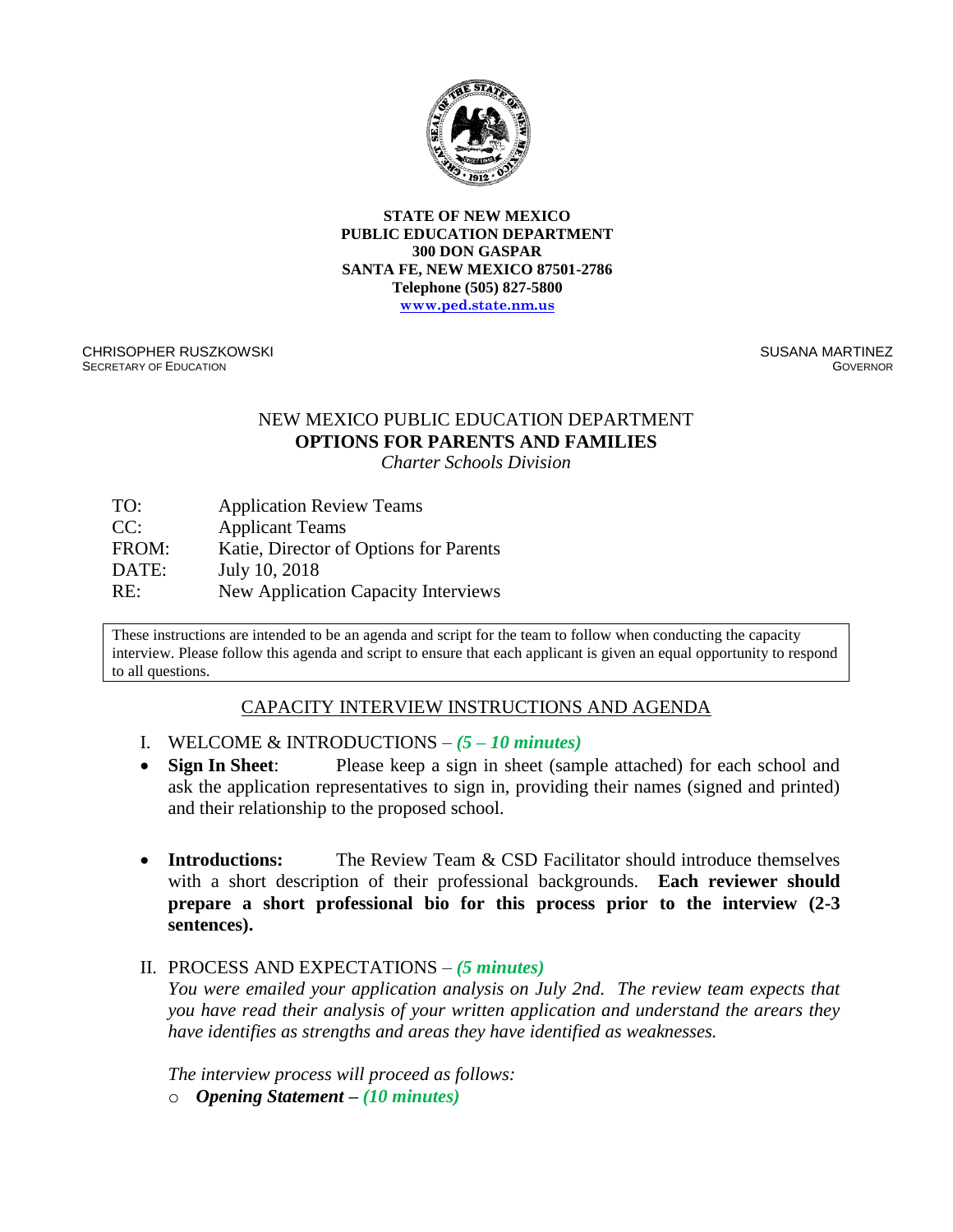*The applicant team will first have an opportunity to make an opening statement of up to 5 minutes. This statement should provide an overview of the proposed school, and the applicant team's capacity to implement a high-quality charter school using the plan described in the application.*

- o *Interview – (up to 210 minutes) The next 210 minutes will be dedicated to the review team's questions and the applicant team's responses.*
- o *Closing – (10 minutes) The applicant team will then be permitted to make concluding statements.*

*This process allocates approximately 4 hours for the entire capacity interview, up to 210 minutes of which will be dedicated to the applicant's answers to questions posed by the reviewers.* 

*The questions are crafted to understand the strengths and weakness of the applicant's plan as written in the application and determine the capacity of the applicant team to implement a high-quality school utilizing the plan described in the application. Capacity is intended to mean the knowledge, and experience necessary to carry out the work required to successfully open and operate a high-quality school in accordance with the material terms of the charter application that will be incorporated into the charter contract.*

*Be assured that each member of the review team has completed a detailed review and analysis of your application, and the team has come to a consensus on the scoring of the application. The CSD and review team have worked together to develop questions to assist the review team in understanding the applicant team's capacity to implement a high-quality charter school using the plan provided in the application.* 

*Because the applicant team's capacity to implement a high-quality charter school through the plan described in the charter application is an important part of the application review process, you will notice that the review team will be making notes as you speak, please do not think they are not listening or paying attention. If they need you to pause, they will ask you to do so.* 

*Before we begin, do you have any questions about how this interview will be conducted?*

# III. OPENING STATEMENT – *(10 minutes)*

*Please begin with the opening statement. You will be timed and informed when 1 minute remains. Your time will begin when you begin speaking.*

- IV. INTERVIEW *(up to 210 minutes) Thank you for your opening statement. We will now begin with the questions.*
- V. CLOSING *(10 minutes)*